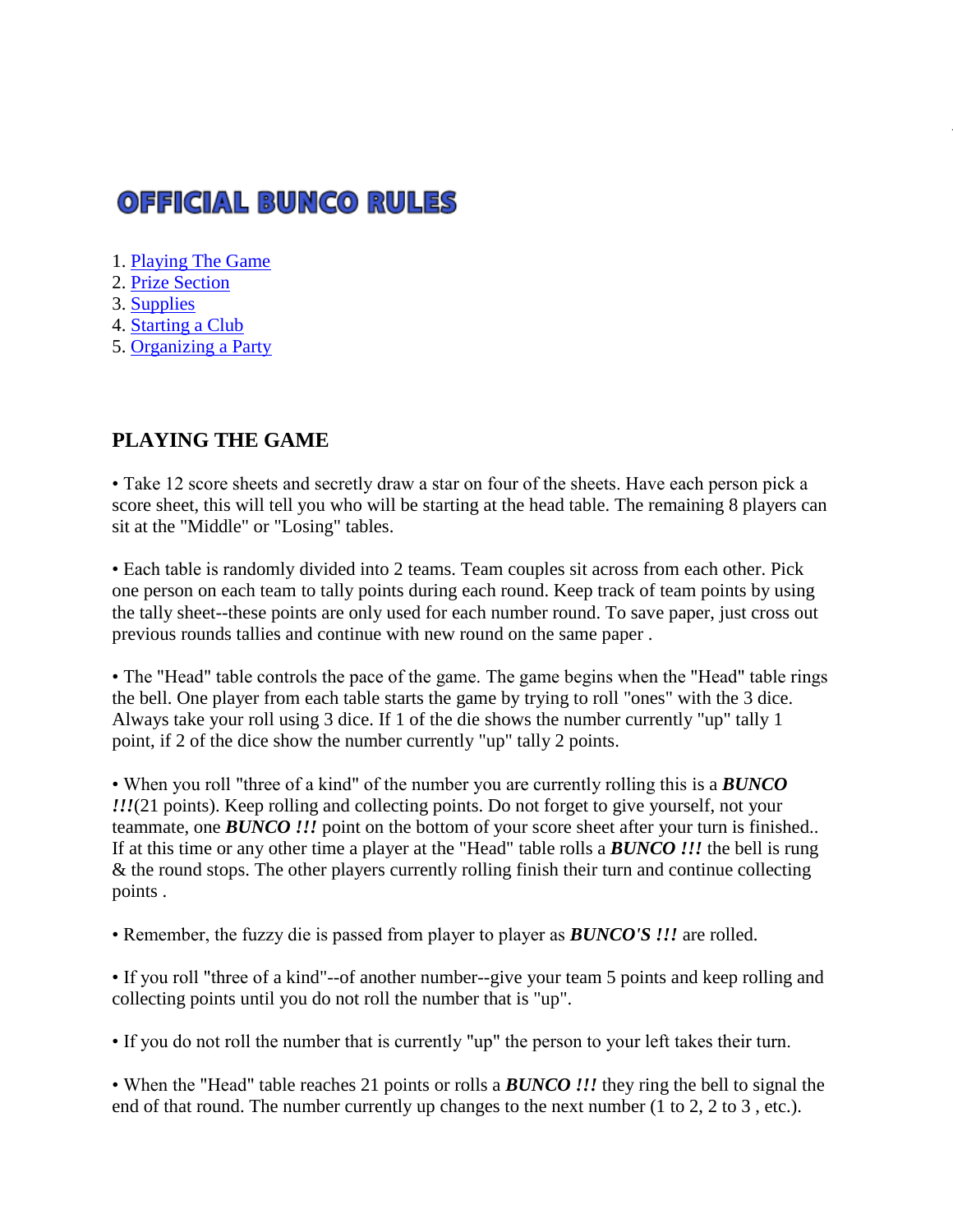• The winning team stays at the "Head" table. Have one teammate move over a chair so they will have different partners for the next round. The losing team from the "Head" table goes down to the "Middle" table.

• The winning team from the "Middle" table goes to the "Head" table & the winning team from the "Losing" table goes to the "Middle" table. The losing team from the from the "Middle" table goes down to the "Losing" table & the losing team at the "Losing" table stays at the table but one player moves over one chair so they will have a different partner..

• At this point write W or L (Winner or Loser) on your own score sheet for that round. Keep your score sheet with you at all times. Do not stay with your partner--your new partner will be one person from the winning or losing team joining you at the "Winning", "Middle", or "Losing" table.

• The "Head" table rings the bell to signal the start of a new round.

• If the teams have a tie score there will be a roll-off to determine the winner. ( See roll-off-- *BUNCO !!!* Lingo)

• Play continues for two complete sets. At this point, take a break for dessert and then continue the last 2 sets.

The game ends when all 4 sets of *BUNCO !!!* have been completed. Each person then adds up the their total *BUNCO'S !!!*, Wins, & Losses from each round and writes the totals at the bottom of their score sheet. Prizes are awarded at this time.

#### [Back To Top](http://www.worldbunco.com/rules.html#top)

#### **PRIZE SECTION:**

For ADULT *BUNCO !!!* PARTIES.

THE PRIZE VALUES EQUAL THE SUGGESTED \$5 CONTRIBUTION MADE BY EACH PLAYER AT THE BEGINNING OF THE GAME. THE PRIZES ARE SELECTED BY THE HOST PRIOR TO THE GAME WITH THE ABOVE CONTRIBUTION.. THE WINNERS ARE DETERMINED AT THE END OF THE GAME AFTER EACH PLAYER TOTALS UP THEIR *BUNCO'S !!!* WINS AND LOSSES FOR EACH ROUND. EACH PLAYER WRITES THEIR TOTALS AT THE BOTTOM OF THEIR SCORE SHEET. THE HOST FOR THE PARTY THEN AWARDS THE PRIZES. IF THERE IS A TIE SCORE FOR A PARTICULAR PRIZE THERE IS A ROLL-OFF AND THE HIGHEST ROLL RECEIVES THE PRIZE.

• \$ 20 PRIZE ~~ MOST *BUNCO'S !!!* ~~ FOR THE PLAYER THAT ROLLS THE MOST *BUNCO'S !!!*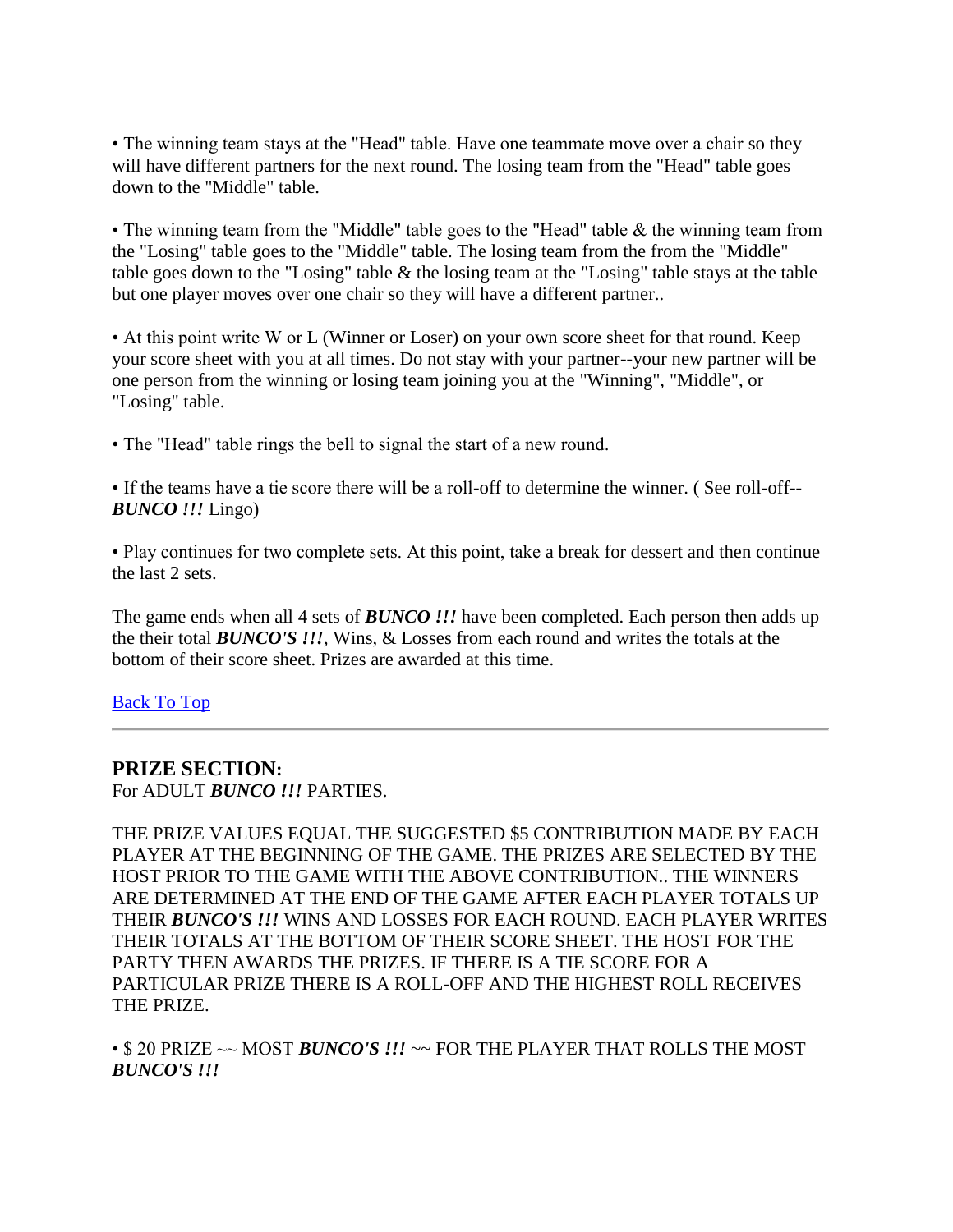$\cdot$  \$ 15 PRIZE  $\sim$  MOST WINS  $\sim$  FOR THE PLAYER WITH THE MOST WINS.

• \$ 10 PRIZE ~~ TRAVELING ~~ THE PLAYER WHO ROLLED THE LAST *BUNCO !!!* & IS HOLDING THE FUZZY DIE AT THE END OF THE GAME.

•  $\$$  8 PRIZE  $\sim$  50/50  $\sim$  FOR THE PLAYER WITH EQUAL WINS & LOSSES.

• \$ 5 PRIZE ~~ MOST LOSSES ~~ FOR THE PLAYER WITH THE MOST LOSSES.

• \$ 2 PRIZE ~~ "AT LEAST I'M TAKING SOMETHING HOME PRIZE" ~~COLLECT THE REMAINING SCORE SHEETS FROM PLAYERS WITHOUT PRIZES AND HOST DRAWS A WINNER

[Back To Top](http://www.worldbunco.com/rules.html#top)

# **SUPPLIES**

- 1. 12 fun-loving people, 1 of which is the hostess for the month.
- 2. 3 tables, 4 people, each table.
- 3. At each table: 3 dice, 2 pencils, 2 scratch pads and a score sheet for each person.
- 4. Bell to signal rounds (Stays at head table).
- 5. 1 Fuzzy Traveling Die (Begins at head table).

## [Back To Top](http://www.worldbunco.com/rules.html#top)

## **STARTING A** *BUNCO !!!* **CLUB:**

GET 12 PEOPLE TOGETHER WHO WANT TO MEET ONCE A MONTH OR ONCE A WEEK. PICK A MONTH OR WEEK THAT EACH PERSON WILL BE HOST. ONCE ESTABLISHED, IT HELPS TO GIVE EACH MEMBER A COPY OF THE BUNCO !!! PARTY DATES. IF A MEMBER CAN'T MAKE A PARTY JUST CALL ANOTHER FRIEND OR HAVE A LIST OF ALTERNATES AVAILABLE OR SUBSTITUTE A GHOST. A GHOST IS AN INVISIBLE PLAYER THAT TRAVELS FROM TABLE TO TABLE LIKE A REGULAR PLAYER WOULD--have the ghosts' partner for each round roll both turns.

Don't have enough players??? Find others in your area! GO TO the CLUB and Group Connection

[Back To Top](http://www.worldbunco.com/rules.html#top)

# **ORGANIZING A** *BUNCO !!!* **PARTY:**

• ARRANGE TO SERVE APPETIZERS AND DINNER BEFORE THE PLAYING STARTS.